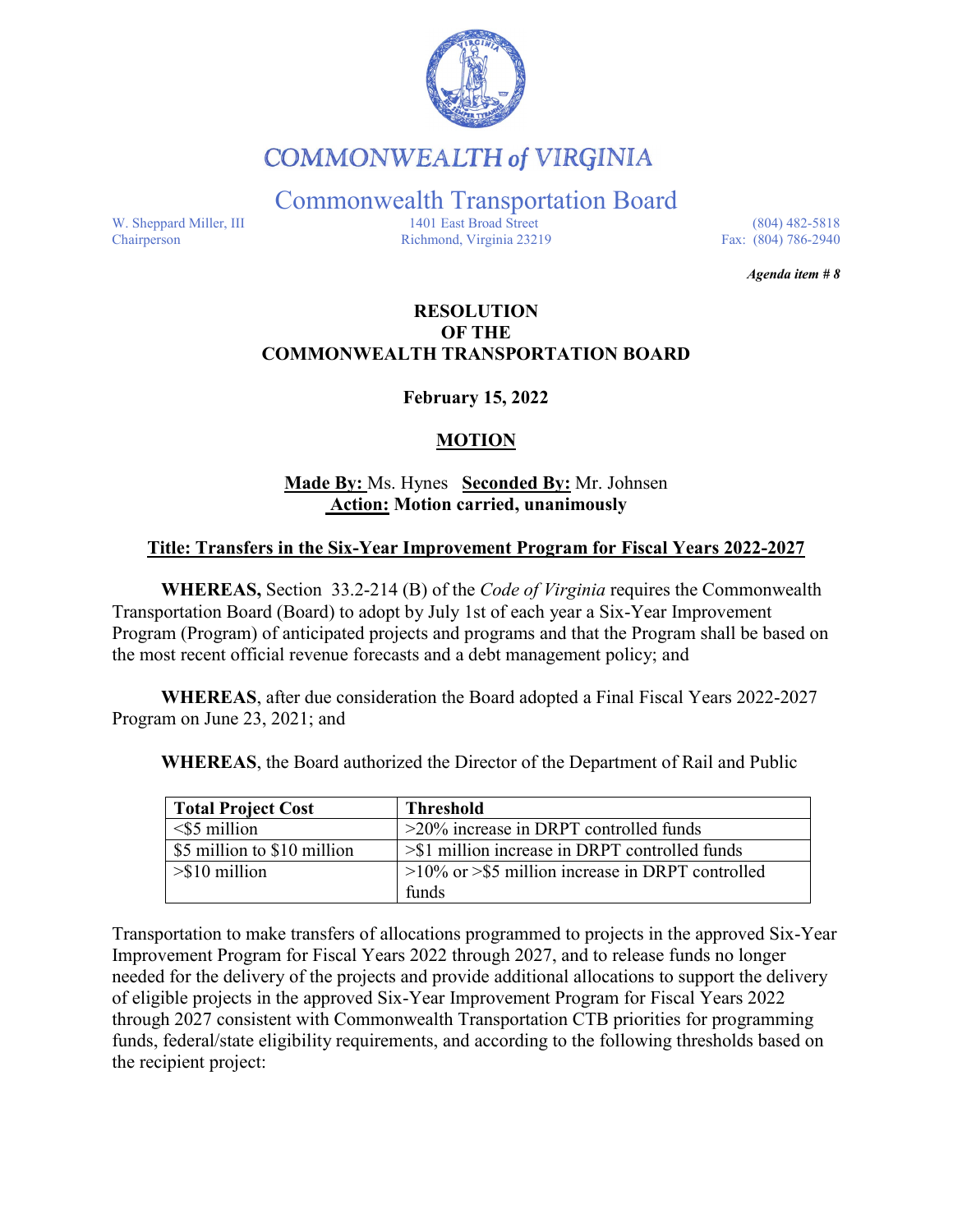Resolution of the Board Transfers in the Six-Year Improvement Program for Fiscal Years 2022-2027 February 15, 2022 Page 2 of 2

**WHEREAS**, the Board directed that (a) the Director of the Department of Rail and Public Transportation shall notify the Board on a monthly basis should such transfers or allocations be made; and (b) the Director of the Department of Rail and Public Transportation shall bring requests for transfers of allocations exceeding the established thresholds to the Board on a monthly basis for its approval prior to taking any action to record or award such action; and

**WHEREAS**, the Board is being presented a list of the transfers exceeding the established thresholds attached to this resolution and agree that the transfers are appropriate.

**NOW, THEREFORE, BE IT RESOLVED**, by the Commonwealth Transportation Board, that the attached list of transfer requests exceeding the established thresholds is approved and the specified funds shall be transferred to the recipient project(s) as set forth in the attached list to meet the Board's statutory requirements and policy goals.

**###**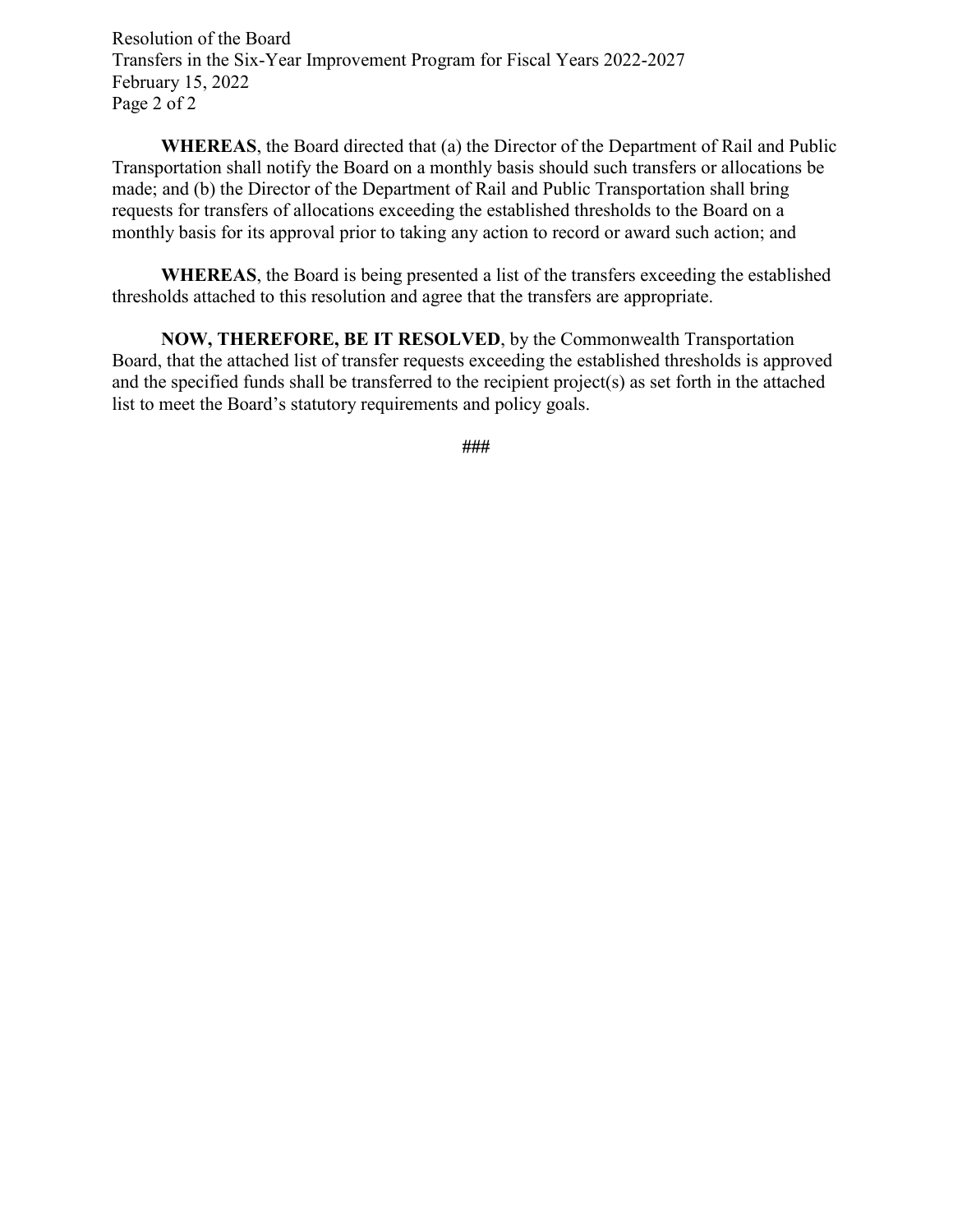# **CTB Decision Brief**

## Six-Year Improvement Program Transfers for January 1, 2022 through January 31, 2022

**Issue:** Each year the Commonwealth Transportation Board (CTB) must adopt a Six-Year Improvement Program (Program) and allocations in accordance with policy or statutory formula.

**Facts:** On June 23, 2021, the CTB authorized the Director of the Department of Rail and Public Transportation to make transfers of allocations programmed to projects in the approved Six-Year Improvement Program for Fiscal Years 2022 through 2027, and to release funds no longer needed for the delivery of the projects and provide additional allocations to support the delivery of eligible projects in the approved Six-Year Improvement Program for Fiscal Years 2022 through 2027 consistent with Commonwealth Transportation CTB priorities for programming funds, federal/state eligibility requirements, and according to the following thresholds based on the recipient project:

| <b>Total Project Cost</b>   | <b>Threshold</b>                                       |
|-----------------------------|--------------------------------------------------------|
| $<$ \$5 million             | $>20\%$ increase in DRPT controlled funds              |
| \$5 million to \$10 million | >\$1 million increase in DRPT controlled funds         |
| $>\frac{1}{2}$ 10 million   | $>10\%$ or $>$ \$5 million increase in DRPT controlled |
|                             | funds                                                  |

In addition, the CTB resolved that the Director of the Department of Rail and Public Transportation should bring requests for allocation transfers exceeding the established thresholds to the CTB on a monthly basis for its approval prior to taking any action to record or award such action.

The CTB will be presented with a resolution for formal vote to approve the transfer of funds exceeding the established thresholds. The list of transfers from January 1, 2022 through January 31, 2022 is attached.

**Recommendations:** DRPT recommends the approval of the transfers exceeding the established thresholds from donor projects to projects that meet the CTB's statutory requirements and policy goals.

**Action Required by CTB**: The CTB will be presented with a resolution for a formal vote to adopt changes to the Program for Fiscal Years 2022– 2027 that includes transfers of allocated funds exceeding the established thresholds from donor projects to projects that meet the CTB's statutory requirements and policy goals.

**Results, if Approved**: If approved, the funds will be transferred from the donor projects to projects that meet the CTB's statutory requirements and policy goals.

**Options:** Approve, Deny, or Defer.

**Public Comments/Reactions:** None.